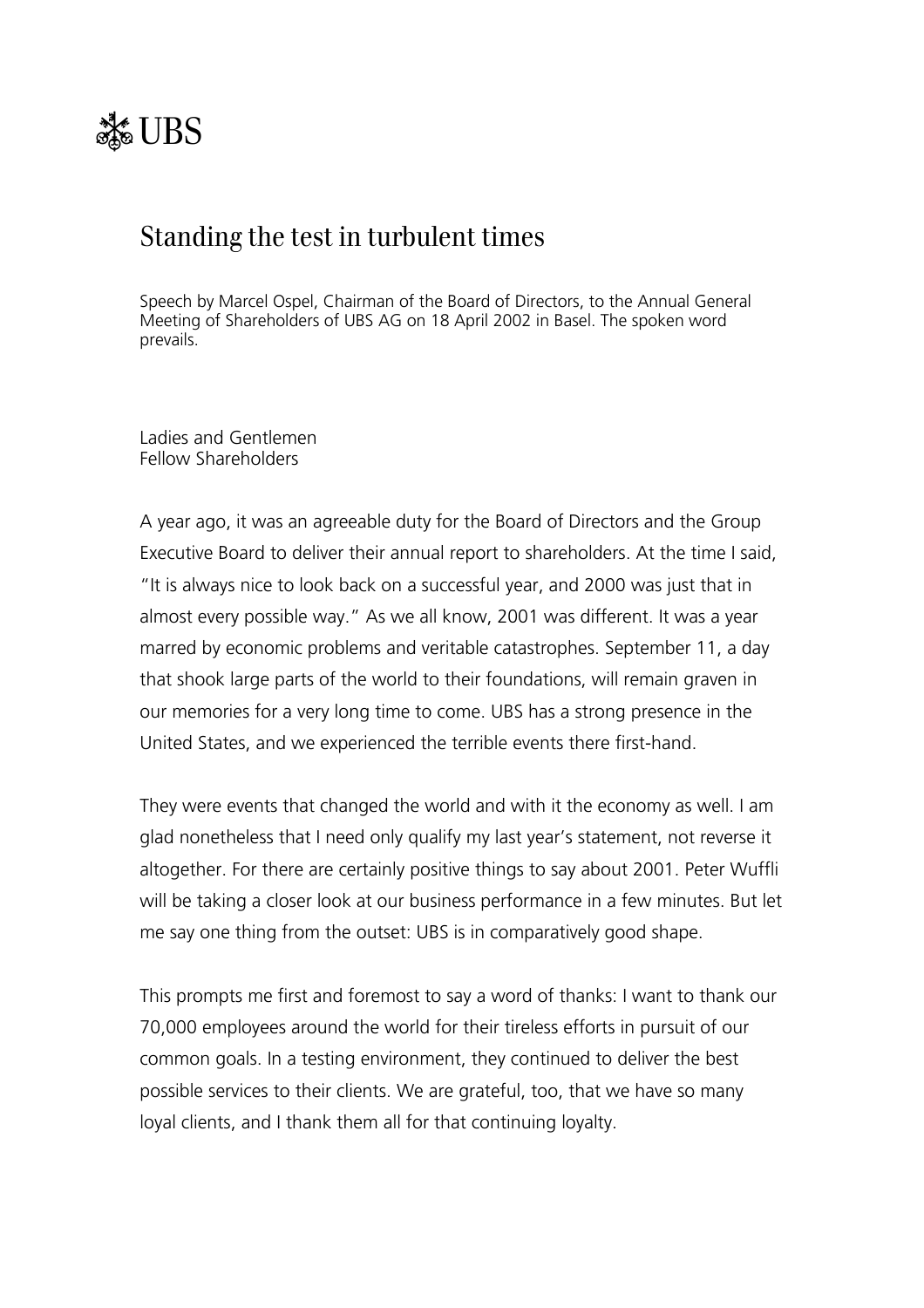My thanks go, too, to my colleagues on the Board of Directors for their constructive contributions to shaping our company. I thank the Group Executive Board for working in partnership with the Board of Directors and for their many creative ideas for making UBS more successful still. Last but not least, I want to thank you, our shareholders, for keeping faith with us despite the somewhat turbulent events on the financial markets.

# **Success thanks to a proven strategy**

Our integrated business model proved its worth in the challenging economic environment we experienced last year. Our focus on wealth management and investment banking - the two most attractive segments in the financial industry has paid off. The fact that we are able to build on a highly successful organization in Switzerland has contributed significantly to our success. We have repeatedly stepped back and scrutinized our strategy  $-$  but each time we have ended up confirming it anew.

The integration of PaineWebber, which we completed last year, has proved particularly rewarding. It has enabled us build a strong position in the most important market in the world. UBS is now truly on the map in the US. There the UBS brand stands for professionalism and service excellence. This gives us access to an attractive client base and is the foundation for continuing strong growth. It also makes us an attractive employer for highly qualified people.

Given the messages of doom and gloom emanating in recent months from the Swiss and international business community, it is both gratifying and reassuring to see that a global organization like UBS can weather turbulence with relative impunity. Why should that be so? "It takes bad weather to show the good seaman", says an Italian proverb  $-$  a statement, I think, that applies equally well to the team that has steered UBS successfully through the recent more turbulent times. With a seasoned crew and equipment  $-$  in the shape of an effective strategy  $-$  to rely on, we were able to ride out the storm. In timely fashion, we had also defined an extremely prudent policy with regard to risk, a policy that has shielded us from significant harm. Risk-taking is part of our business. You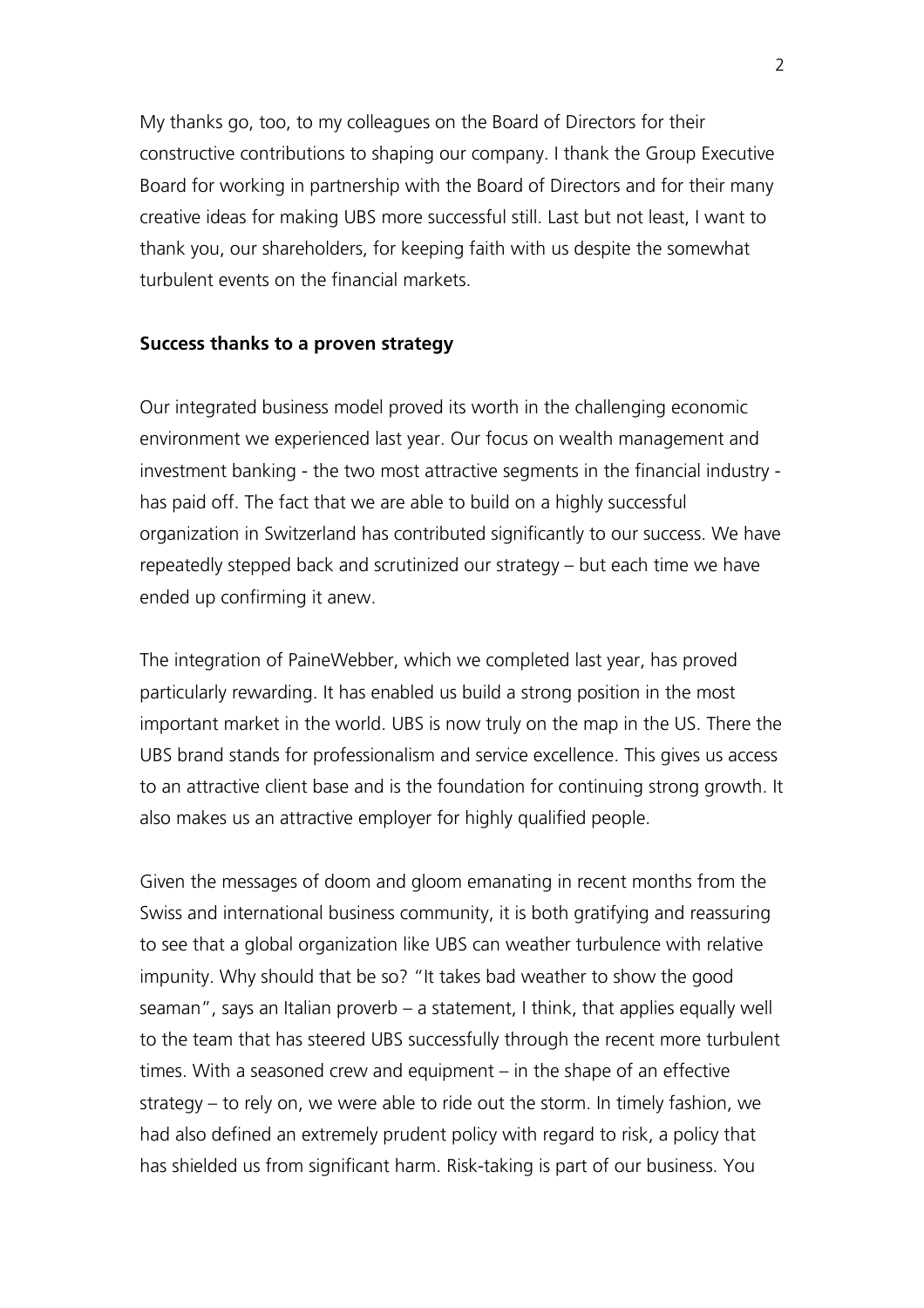cannot be successful if you are not prepared to take on risks. What counts is being aware of the dangers, monitoring exposures carefully and continuously and reacting swiftly to any changes.

Ladies and gentlemen: the Board of Directors decided in December to entrust Peter Wuffli with the operational management of the Group as the successor to Luqman Arnold. This unexpected change fuelled speculation among the public that there had been differences of opinion regarding the strategic focus of the Group. Let me take this opportunity to stress once more that there are no divisions between the Board of Directors and the Group Executive Board with respect to strategy. Strategic issues are central to the future success of our company, and we deal with them together and on a consensual basis. This was the case in the past, and will remain so in the future.

#### **Commitment to Swissair in the overall economic interests of the country**

The turbulent events surrounding the collapse of Swissair led to a great deal of unease and uncertainty among the public. We agreed, in an extremely critical situation, to participate in a rescue mission to save what could still be saved, namely the national airports so vital for our economy and at least one of Switzerland's airlines. With our commitment, we reached the limits of what we could reasonably justify to you, our shareholders. We acted speedily and unbureaucratically to help avert the worst. Regrettably, the call for help came far too late – namely at a time when Swissair was already insolvent.

Alberto Togni and Marco Suter as the two most senior representatives of our credit risk approval and control organization, Jürg Haller as delegate of the Group Executive Board for business relations with SAirGroup and Peter Kurer, UBS Group General Counsel, conducted the negotiations together with myself. Our actions and deliberations were driven by fundamental economic considerations. But we also shared a sense of commitment to our home market Switzerland. It is therefore our firm hope that our new national airline "Swiss" will turn out to be a success story. The fact that the launch took place on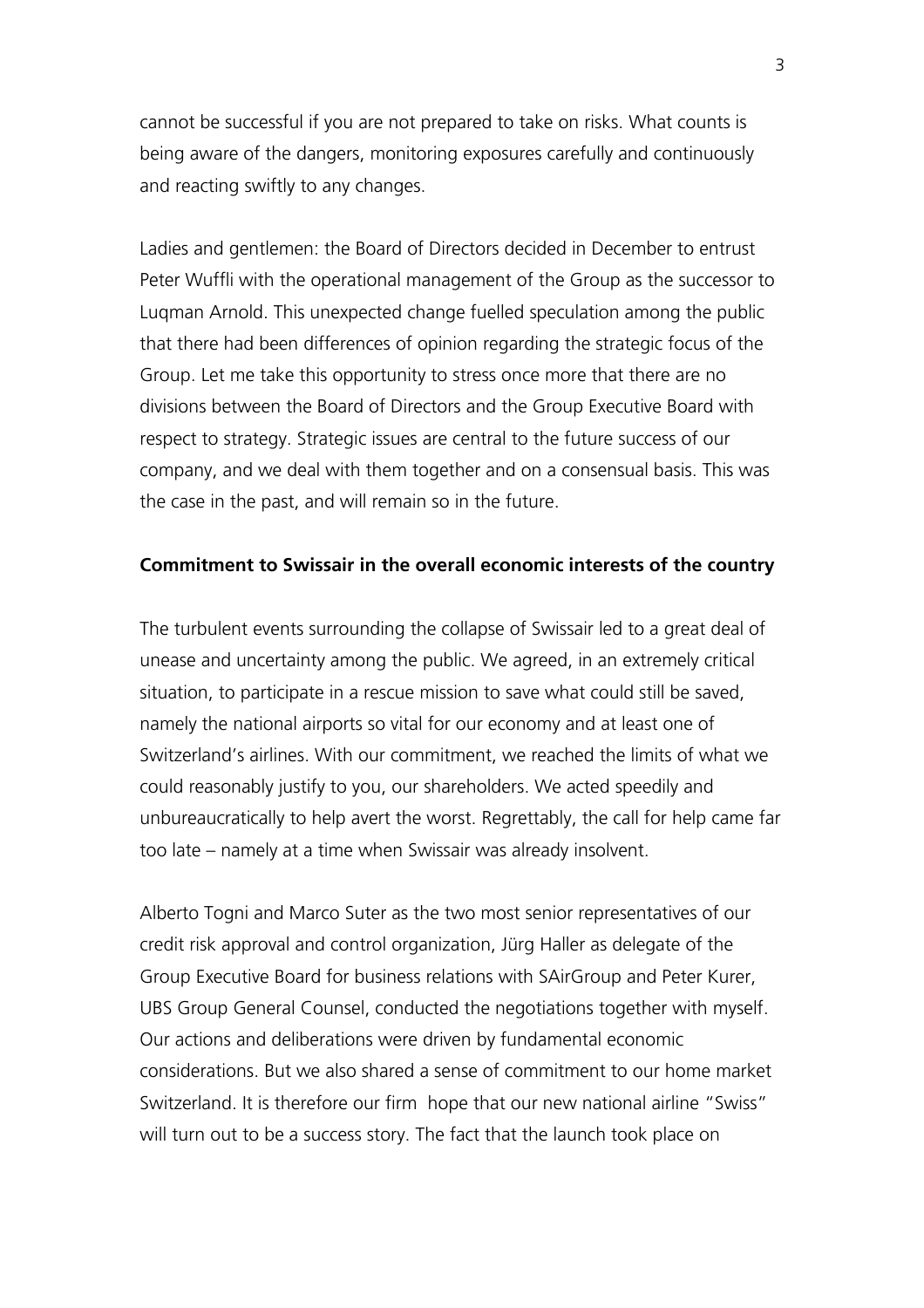schedule and the new carrier evidently got off to a good start is an auspicious omen.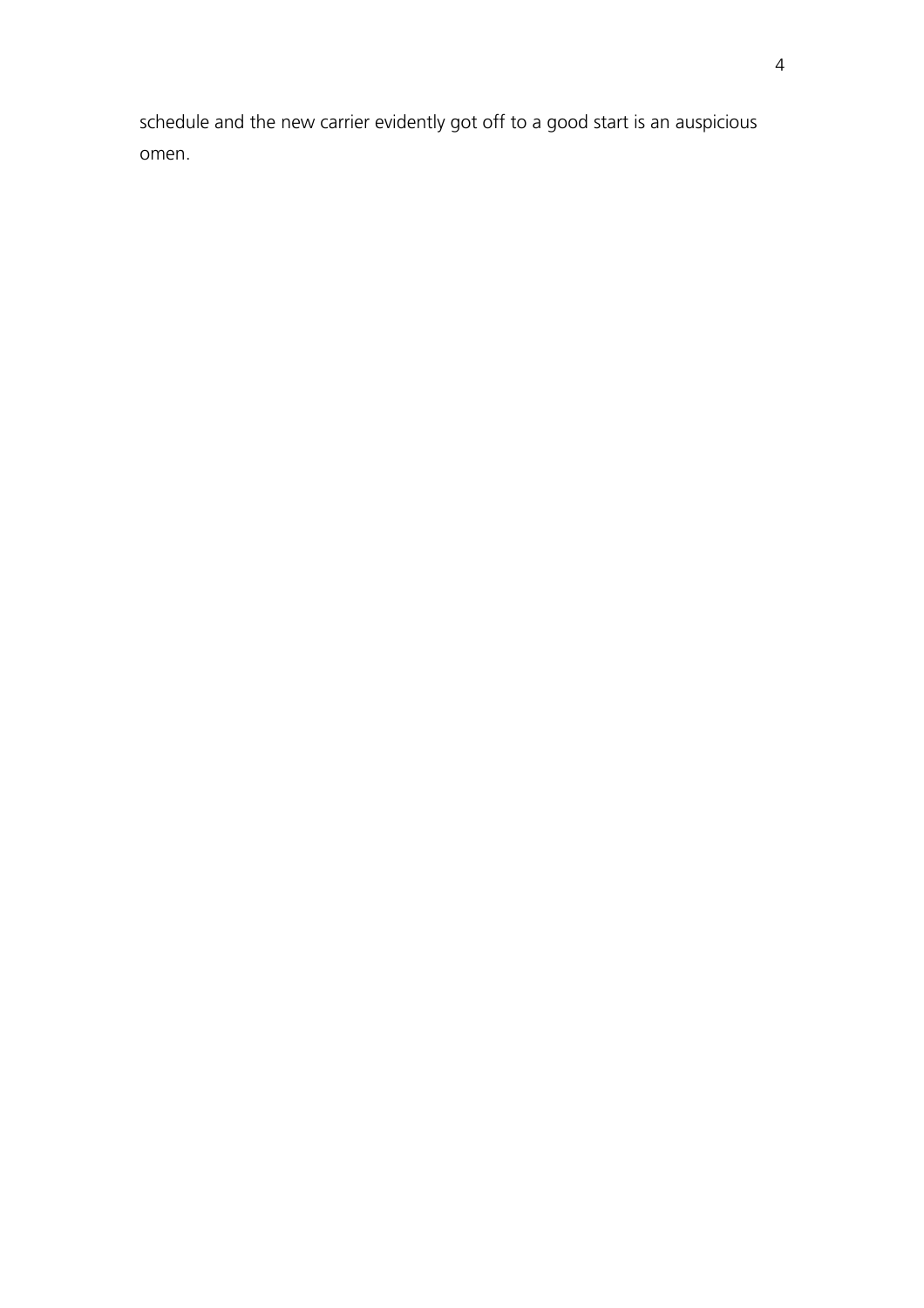#### Good corporate governance – nothing new for UBS

Let me now turn to another topic, ladies and gentlemen. What is the state of corporate governance in our  $-$  in your company? Or in other words: who is responsible and accountable for what? How does our internal system of checks and balances operate? Under Swiss company law and based on our countryís banking legislation, the Board of Directors and the Group Executive Board at UBS are clearly segregated bodies. True, they work very closely together as partners, but no member of one board may also be a member of the other. It is important to realize that the Board of Directors is not the purely "supervisory body" it is sometimes erroneously interpreted to be. The legislator vested it with a clear executive function, namely the "ultimate direction" of the company. Implicit in this are non-delegable responsibilities, notably relating to issues of strategic management of the Group, the definition of its structures and critical personnel decisions. The executive directors on our Board are routinely also involved in executive duties, for example in the risk approval and risk supervision process.

Good corporate governance is not a new concern for us. In 1998, when UBS AG was founded, we subscribed at the time to best international practice. Since then we have continually updated our corporate governance standards. As a result, we are in virtually full compliance not only with the regulations of the US Securities & Exchange Commission but also with the new rules drafted by "economiesuisse" and the Swiss stock exchange.

For you, as owners of our company, it is crucial to know that your interests here are paramount. Appointed on behalf of and at the responsibility of the Board of Directors as a whole, there are three committees in particular who act primarily as custodians of shareholdersí interests. The *Audit Committee*, composed of three independent, non-executive directors well-versed in financial matters, is your guarantee for orderly accounting and for the supervision of the control mechanisms. The role of the *Nomination Committee* is to ensure, now and in future, that the right candidates are proposed for the Board of Directors and that the composition of this body responsible for overall stewardship is kept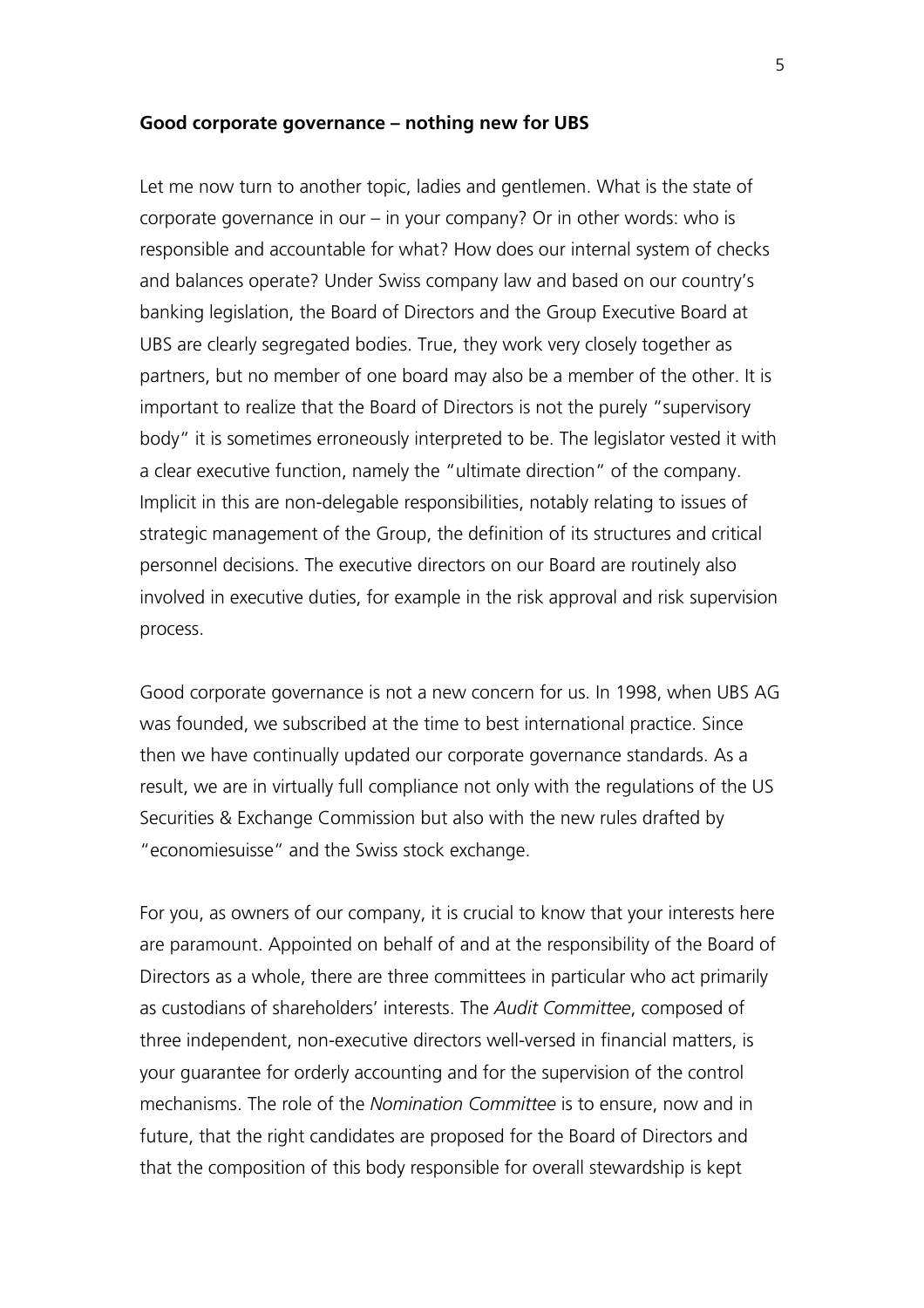under constant and critical review. And, last but not least, there is naturally the C*ompensation Committee*. I am pleased that we have established and wellfunctioning structures in place in this respect. I can assure you: at UBS no salaries, bonuses, golden parachutes or pension fund payments are arbitrarily decided on. Nor, needless to say, does anyone have the power to fix his own compensation. Since 1998 we have published the total remuneration of the Board of Directors and members of the Group Executive Board and Group Managing Board in our annual report. We have disclosed how many shares this group of directors and senior executives holds in the company and the number of options and warrants allocated to them over time.

There are various reasons why we are against disclosing the individual remuneration of members of the Board of Directors and Group Executive Board, as is currently being demanded in various quarters. We are convinced that with the information we nowadays provide we have created the transparency which is important for you as shareholders. You need to know what systems and processes are in place for fixing that remuneration, and you also want to know how compliance with the mechanisms is monitored. Disclosing the remuneration of individual directors and executives, in those countries where it is practiced, has however the effect of inflating compensation. Moreover, the disclosure of significant differences in remuneration, however justifiable they may be in entrepreneurial terms, can destroy a team culture within an organization. For this reason, remuneration is also leveled out at the high end. But apart from any other consideration, we also view publication of this information as an unwarranted intrusion into the personal privacy of a small group of executives  $$ with no commensurate benefits to justify it.

# **Senior management compensation – aligned with shareholders' interests and performance**

I would now like to explain the issues that are of importance for you with respect to the remuneration of senior executives at our bank. The compensation policy for members of senior management sets out to link their interests as closely as possible to the medium- and long-term interests of shareholders. We have therefore developed remuneration systems which encourage a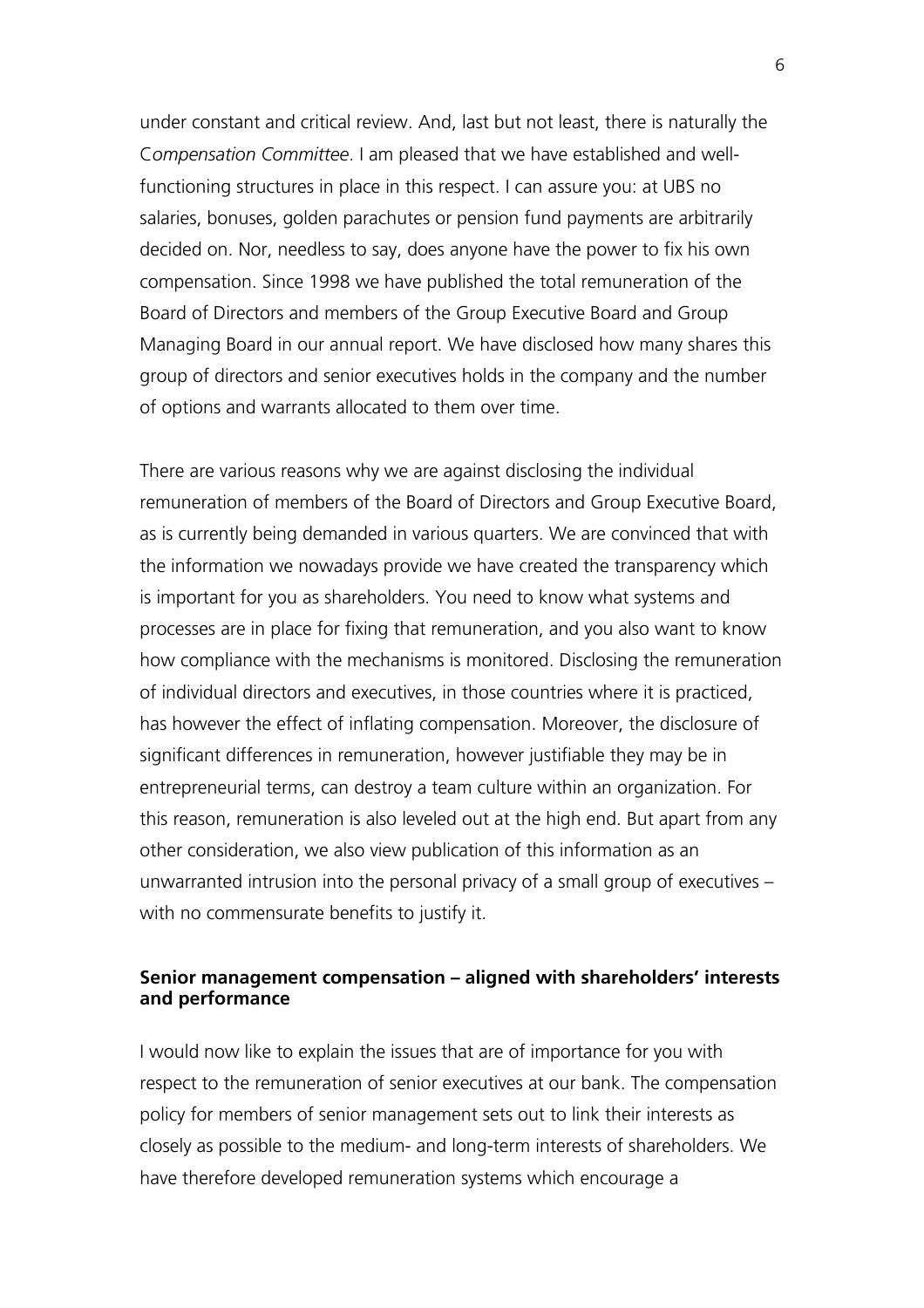performance culture and an individual sense of responsibility and which contain a strong element of continuity. At the same time, we need to ensure that we can attract - and retain - the best people. We consequently need systems which provide incentives for highly qualified people  $-$  and that means here in Switzerland, too. Naturally, we also need independent arbiters within the Compensation Committee to ensure that the rules are applied correctly and that the objectives are thus achieved.

Total compensation consists of a base salary, which is fixed to reflect the duties, function and responsibility of the individual concerned and which as a rule remains constant. Senior management members additionally receive financial awards which depend on the business results of the company and the individual's personal contribution to those results. At the start of the year, individual function-related goals and objectives are defined and linked to the annual budget. In order to evaluate performance during the year, the budget figures are compared with the financial results actually achieved, with any variances being fully reflected in the compensation entitlement. When individual bonuses are fixed, further qualitative and quantitative performance indicators are taken into account.

## **Extensive ownership of US shares by senior management**

For executive directors and the members of the Group Executive Board, 50% of total compensation is payable in cash and 50% in UBS shares which are subject to a 5-year holding period. This is an important factor contributing to fostering a long-term performance culture in the interests of the company and its shareholders. The Compensation Committee can at its discretion award additional options, also subject to holding periods. The terms and conditions of these options may not be altered subsequently. In addition, executive directors and the members of the Group Executive Board are required to purchase  $-$  and to hold – substantial amounts of UBS shares. This ensures that our top executives have a significant portion of their earned assets in UBS shares. And there is a further aspect as well: Group Internal Audit, the unit independent of the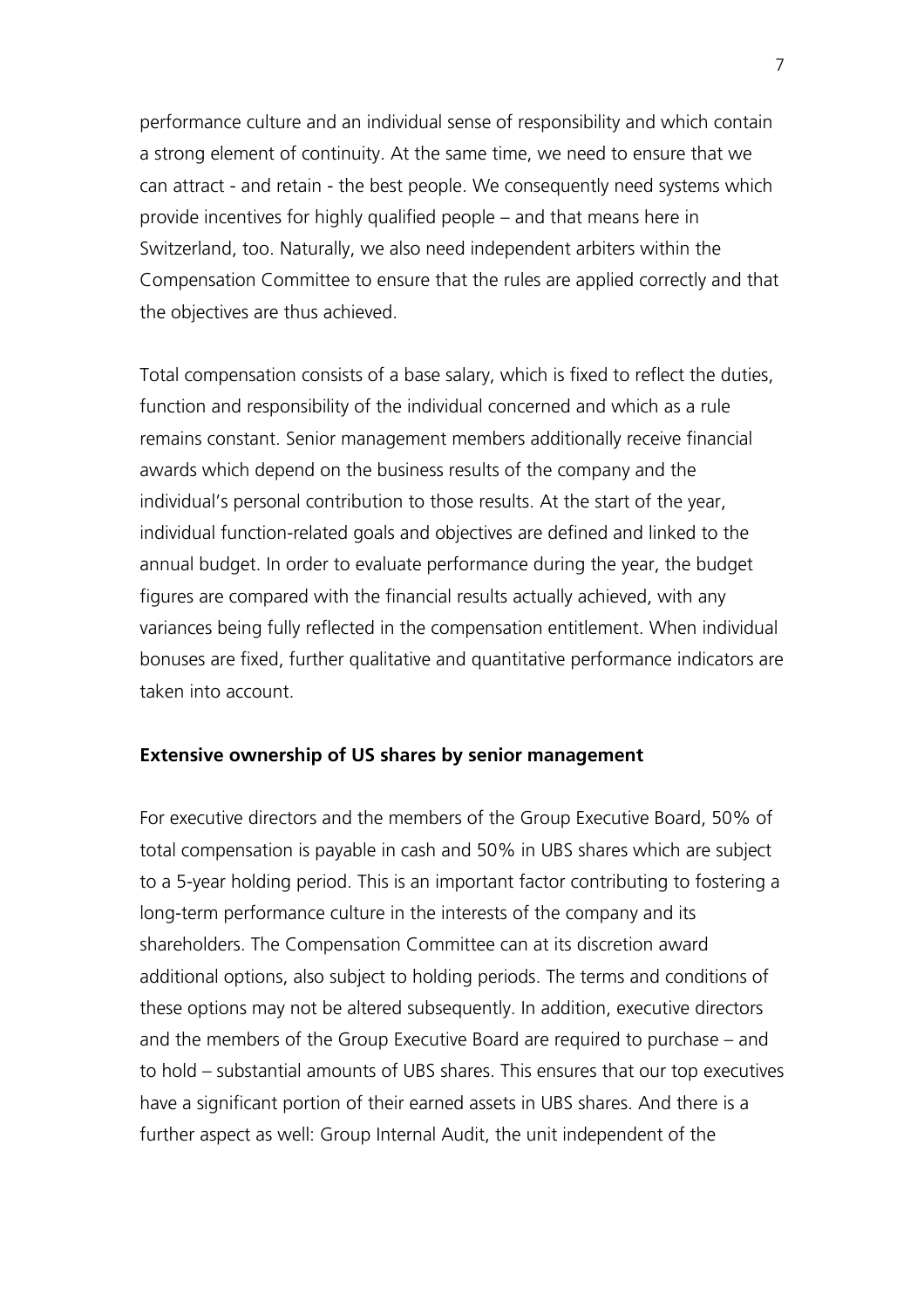management, verifies that the awards decided by the Compensation Committee are in compliance with the regulations.

Ladies and gentlemen: as you see, the principles for senior executive compensation are decidedly performance-based and aligned with shareholders' interests, and the processes are clearly defined. The mechanisms in place also mean that when the business trend is poorer, the total compensation of senior executives is substantially reduced, last year by an average of 22% compared with the year 2000, and in some cases by as much as 40%.

#### **Dealing with success and failure**

Fellow shareholders: are the amounts which result from our compensation policy ethically justifiable? I think we should ask a different question. We are in a business where very high rewards are paid to outstanding people and for outstanding performance. If we want to remain competitive internationally, we have to offer competitive compensation. If we do not, our skills base and professionalism will slowly but surely be eroded. That can be in no-one's interests. It is a pity that in the current debate surrounding isolated instances of management failure we are losing sight of the essentials. Success is the motor which drives the economy. We should not therefore regard with suspicion successful people who are willing and able to deliver superior performance.

\*

### Ladies and gentlemen:

I have reached the end of my remarks. I am extremely optimistic about the future of UBS. We have a cogent strategy driving our business, a strategy which will open up attractive new avenues of development for us in the future. We have a Board of Directors and a Group Executive Board who complement each other well and are working together closely to take our company forward. We have outstanding professionals and managers at the top and we have an enormous pool of talented people at all levels of our organization. We have what it takes to continue to attract the best and brightest because we have a